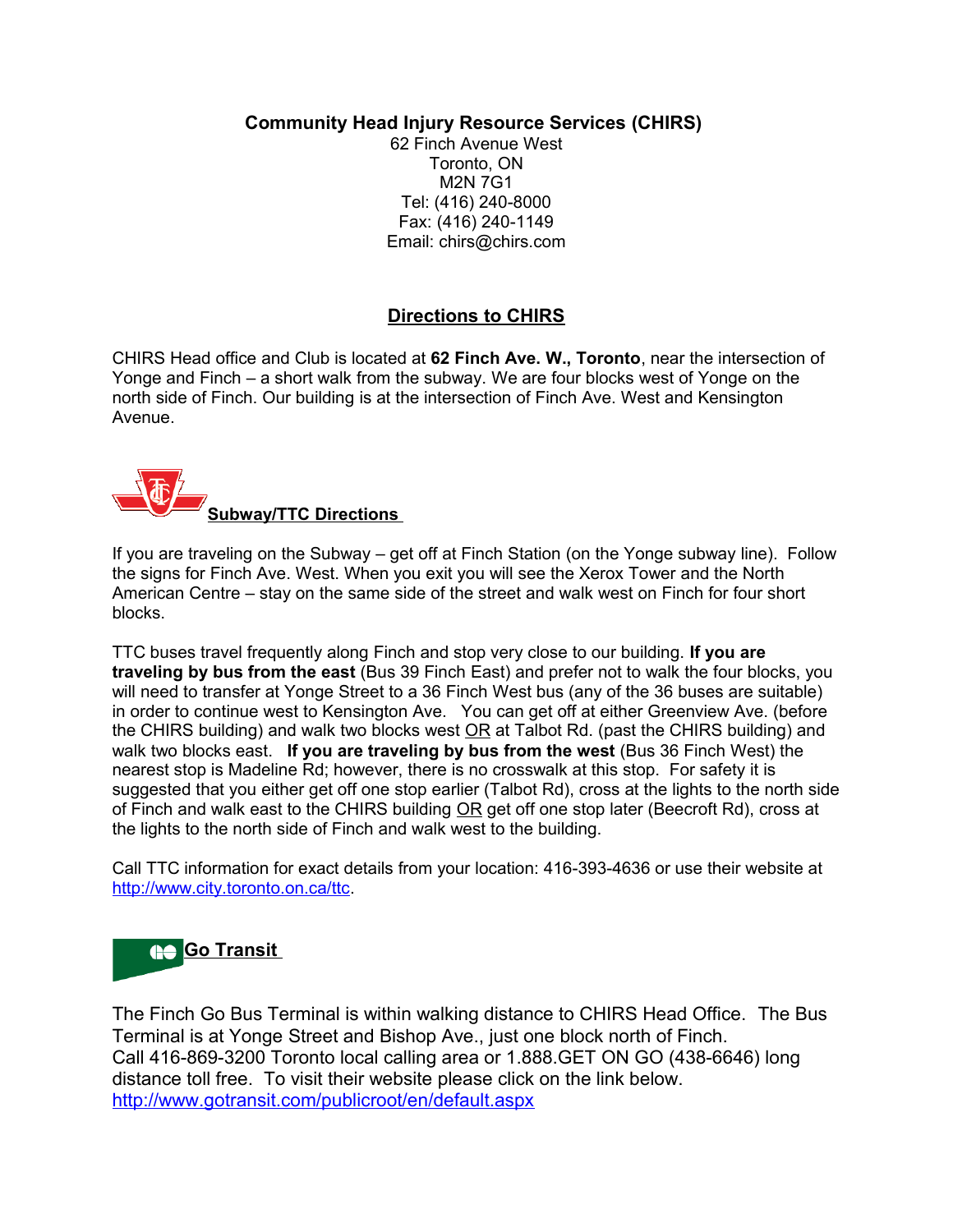

CHIRS is a designated pick up and drop off location for YRT Mobility Plus, York Region's door-to-door shared ride accessible public transit service for people with disabilities. York Region Transit (YRT) service connects all nine municipalities of York Region and gives easy access to Toronto. YRT offers more than 100 routes including conventional services, GO Shuttles and Express services. For more information on YRT's routes and schedules, call 905-762-2100 or toll free 1-866-MOVE YRT (668- 3978). To visit their website, please click the link below. <http://www.yorkregiontransit.com/en/>



## **From Highway 401**

[http://maps.google.ca](http://maps.google.ca/maps?hl=en&q=62+Finch+AVe.+W&ie=UTF8&gl=ca&ei=jdrxSsqNMdTdlAfq14S9Aw&ved=0CAwQ8gEwAA&hq=&hnear=62+Finch+Ave+W,+Toronto,+Toronto+Division,+Ontario&z=16&iwloc=A)

- Take Hwy. 401 to Yonge Street
- Exit at Yonge Street and go north
- Follow Yonge Street to Finch Avenue
- Turn left on Finch Avenue
- Turn right on Kensington Avenue

## **From Highway 400**

- Take Hwy. 400 to Finch Avenue
- Exit at Finch Avenue and go east
- Follow Finch Avenue toward Yonge Street
- Turn left on Kensington Avenue

## **From Highway 407**

- Take Hwy. 407 to Yonge Street
- Exit at Yonge Street and go south
- Follow Yonge Street to Finch Avenue
- Turn right on Finch Avenue
- Turn right on Kensington Avenue